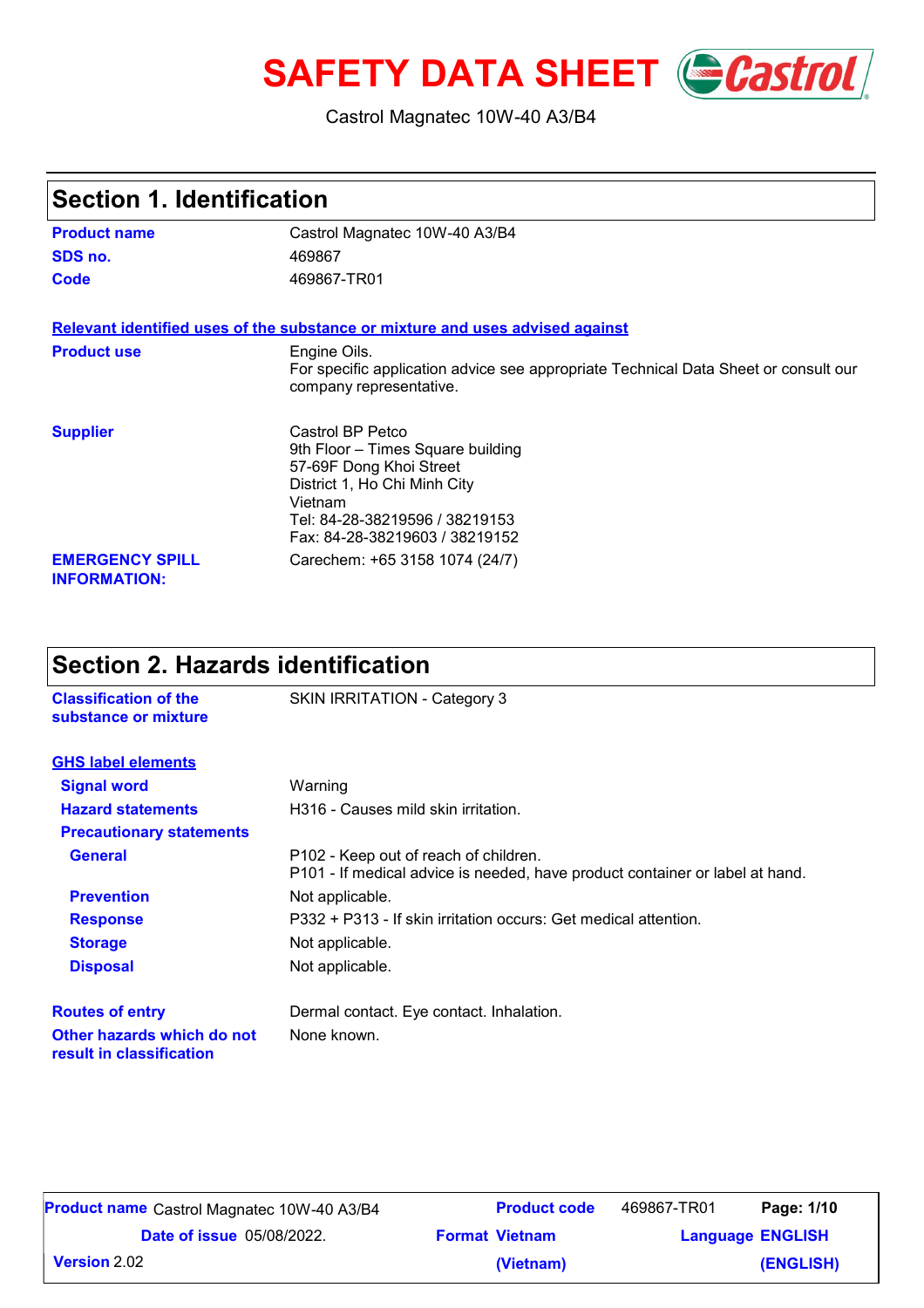### **Section 3. Composition/information on ingredients**

**Substance/mixture**

Mixture

Highly refined base oil (IP 346 DMSO extract < 3%). Proprietary performance additives.

| <b>Ingredient name</b>                                 | <b>CAS number</b> |           |
|--------------------------------------------------------|-------------------|-----------|
| Distillates (petroleum), hydrotreated heavy paraffinic | 64742-54-7        | ≥75 - ≤90 |
| Distillates (petroleum), solvent-dewaxed heavy         | 64742-65-0        | ≤10       |
| paraffinic                                             |                   |           |
| Distillates (petroleum), hydrotreated heavy paraffinic | 64742-54-7        | ≤3        |
| Phosphorodithioic acid, mixed O,O-bis                  | 84605-29-8        | ≤3        |
| $(1,3$ -dimethylbutyl and iso-Pr) esters, zinc salts   |                   |           |

**There are no additional ingredients present which, within the current knowledge of the supplier and in the concentrations applicable, are classified as hazardous to health or the environment and hence require reporting in this section.**

**Occupational exposure limits, if available, are listed in Section 8.**

#### **Section 4. First aid measures**

**Description of necessary first aid measures**

| <b>Eye contact</b>  | In case of contact, immediately flush eyes with plenty of water for at least 15<br>minutes. Eyelids should be held away from the eyeball to ensure thorough rinsing.<br>Check for and remove any contact lenses. Get medical attention.                                                                                              |
|---------------------|--------------------------------------------------------------------------------------------------------------------------------------------------------------------------------------------------------------------------------------------------------------------------------------------------------------------------------------|
| <b>Inhalation</b>   | If inhaled, remove to fresh air. In case of inhalation of decomposition products in a<br>fire, symptoms may be delayed. The exposed person may need to be kept under<br>medical surveillance for 48 hours. Get medical attention if symptoms occur.                                                                                  |
| <b>Skin contact</b> | In case of contact, immediately flush skin with plenty of water for at least 15 minutes<br>while removing contaminated clothing and shoes. Wash skin thoroughly with soap<br>and water or use recognised skin cleanser. Wash clothing before reuse. Clean<br>shoes thoroughly before reuse. Get medical attention if symptoms occur. |
| <b>Ingestion</b>    | Do not induce vomiting unless directed to do so by medical personnel. Never give<br>anything by mouth to an unconscious person. If unconscious, place in recovery<br>position and get medical attention immediately. Get medical attention if adverse<br>health effects persist or are severe.                                       |

#### **Most important symptoms/effects, acute and delayed**

**See Section 11 for more detailed information on health effects and symptoms.**

|                                   | Indication of immediate medical attention and special treatment needed, if necessary                                                                                                                                                                        |
|-----------------------------------|-------------------------------------------------------------------------------------------------------------------------------------------------------------------------------------------------------------------------------------------------------------|
| <b>Notes to physician</b>         | Treatment should in general be symptomatic and directed to relieving any effects.<br>In case of inhalation of decomposition products in a fire, symptoms may be delayed.<br>The exposed person may need to be kept under medical surveillance for 48 hours. |
| <b>Specific treatments</b>        | No specific treatment.                                                                                                                                                                                                                                      |
| <b>Protection of first-aiders</b> | No action shall be taken involving any personal risk or without suitable training. It<br>may be dangerous to the person providing aid to give mouth-to-mouth resuscitation.                                                                                 |

### **Section 5. Firefighting measures**

| <b>Extinguishing media</b>               |                                                                                  |
|------------------------------------------|----------------------------------------------------------------------------------|
| <b>Suitable extinguishing</b><br>media   | In case of fire, use foam, dry chemical or carbon dioxide extinguisher or spray. |
| <b>Unsuitable extinguishing</b><br>media | Do not use water jet.                                                            |

| <b>Product name</b> Castrol Magnatec 10W-40 A3/B4 | <b>Product code</b>   | 469867-TR01 | Page: 2/10              |
|---------------------------------------------------|-----------------------|-------------|-------------------------|
| <b>Date of issue</b> 05/08/2022.                  | <b>Format Vietnam</b> |             | <b>Language ENGLISH</b> |
| <b>Version</b> 2.02                               | (Vietnam)             |             | (ENGLISH)               |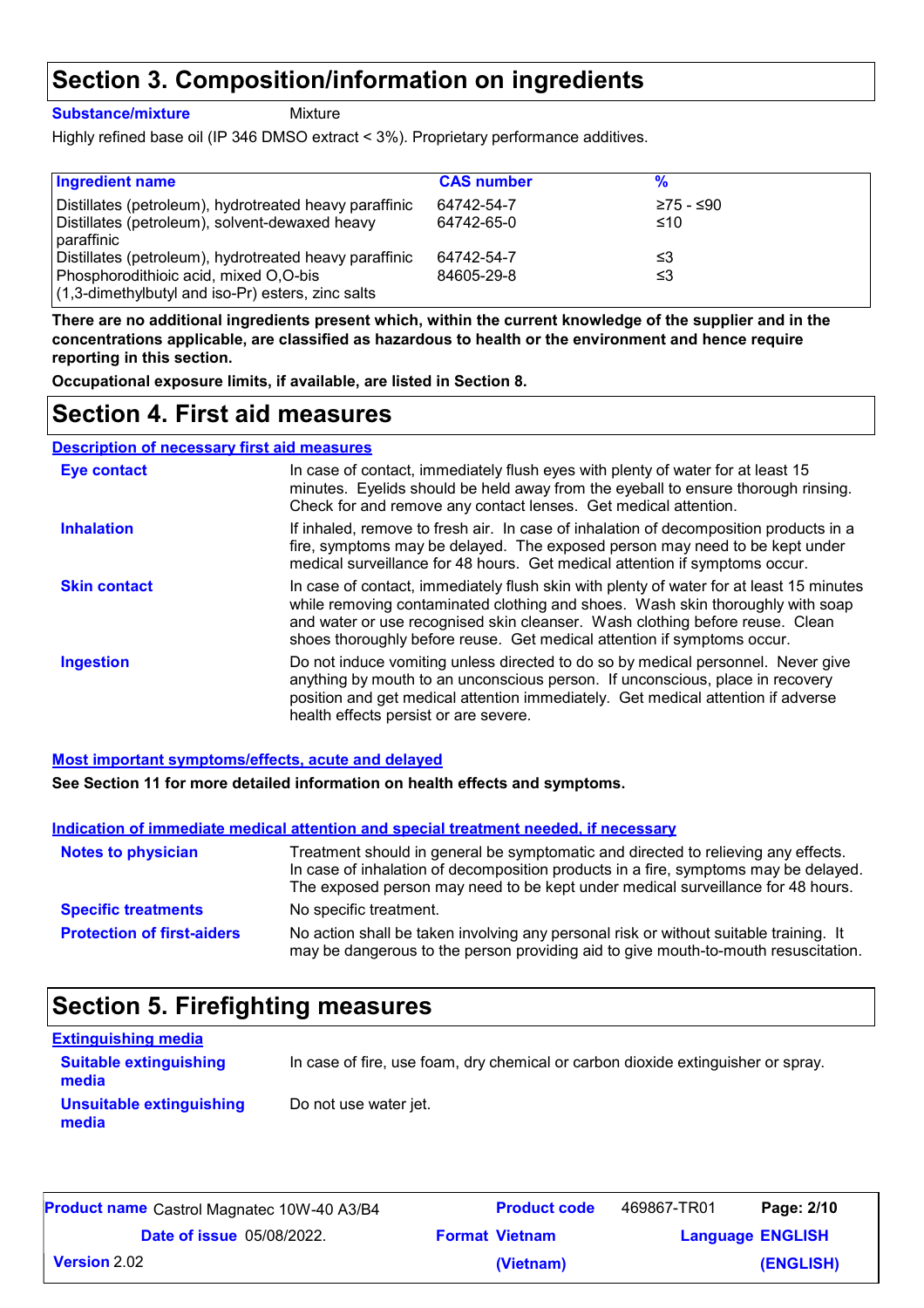### **Section 5. Firefighting measures**

| <b>Specific hazards arising</b><br>from the chemical     | In a fire or if heated, a pressure increase will occur and the container may burst.                                                                                                               |
|----------------------------------------------------------|---------------------------------------------------------------------------------------------------------------------------------------------------------------------------------------------------|
| <b>Hazardous thermal</b><br>decomposition products       | Combustion products may include the following:<br>carbon oxides (CO, CO <sub>2</sub> ) (carbon monoxide, carbon dioxide)<br>nitrogen oxides (NO, NO <sub>2</sub> etc.)                            |
| <b>Special protective actions</b><br>for fire-fighters   | No action shall be taken involving any personal risk or without suitable training.<br>Promptly isolate the scene by removing all persons from the vicinity of the incident if<br>there is a fire. |
| <b>Special protective</b><br>equipment for fire-fighters | Fire-fighters should wear positive pressure self-contained breathing apparatus<br>(SCBA) and full turnout gear.                                                                                   |

## **Section 6. Accidental release measures**

|                                                      | <b>Personal precautions, protective equipment and emergency procedures</b>                                                                                                                                                                                                                                                                                                                                                        |
|------------------------------------------------------|-----------------------------------------------------------------------------------------------------------------------------------------------------------------------------------------------------------------------------------------------------------------------------------------------------------------------------------------------------------------------------------------------------------------------------------|
| For non-emergency<br>personnel                       | Contact emergency personnel. No action shall be taken involving any personal risk<br>or without suitable training. Evacuate surrounding areas. Keep unnecessary and<br>unprotected personnel from entering. Do not touch or walk through spilt material.<br>Avoid breathing vapour or mist. Provide adequate ventilation. Put on appropriate<br>personal protective equipment. Floors may be slippery; use care to avoid falling. |
| For emergency responders                             | Entry into a confined space or poorly ventilated area contaminated with vapour, mist<br>or fume is extremely hazardous without the correct respiratory protective equipment<br>and a safe system of work. Wear self-contained breathing apparatus. Wear a<br>suitable chemical protective suit. Chemical resistant boots. See also the<br>information in "For non-emergency personnel".                                           |
| <b>Environmental precautions</b>                     | Avoid dispersal of spilt material and runoff and contact with soil, waterways, drains<br>and sewers. Inform the relevant authorities if the product has caused environmental<br>pollution (sewers, waterways, soil or air).                                                                                                                                                                                                       |
| Methods and material for containment and cleaning up |                                                                                                                                                                                                                                                                                                                                                                                                                                   |
| <b>Small spill</b>                                   | Stop leak if without risk. Move containers from spill area. Absorb with an inert                                                                                                                                                                                                                                                                                                                                                  |

|                     | <u>inclifed and malchard containment and cleaning ap</u> |  |
|---------------------|----------------------------------------------------------|--|
| <b>Conall anill</b> | Stan look if without riak Mayo                           |  |

|             | material and place in an appropriate waste disposal container. Dispose of via a<br>licensed waste disposal contractor.                                                                                                                                                                                                                                                                                                                                                                                                   |
|-------------|--------------------------------------------------------------------------------------------------------------------------------------------------------------------------------------------------------------------------------------------------------------------------------------------------------------------------------------------------------------------------------------------------------------------------------------------------------------------------------------------------------------------------|
| Large spill | Stop leak if without risk. Move containers from spill area. Approach the release<br>from upwind. Prevent entry into sewers, water courses, basements or confined<br>areas. Contain and collect spillage with non-combustible, absorbent material e.g.<br>sand, earth, vermiculite or diatomaceous earth and place in container for disposal<br>according to local regulations. Contaminated absorbent material may pose the<br>same hazard as the spilt product. Dispose of via a licensed waste disposal<br>contractor. |

## **Section 7. Handling and storage**

| <b>Precautions for safe handling</b>             |                                                                                                                                                                                                                                                                                                                                                                                                |
|--------------------------------------------------|------------------------------------------------------------------------------------------------------------------------------------------------------------------------------------------------------------------------------------------------------------------------------------------------------------------------------------------------------------------------------------------------|
| <b>Protective measures</b>                       | Put on appropriate personal protective equipment (see Section 8). Do not ingest.<br>Avoid contact with eyes, skin and clothing. Avoid breathing vapour or mist. Keep in<br>the original container or an approved alternative made from a compatible material,<br>kept tightly closed when not in use. Empty containers retain product residue and<br>can be hazardous. Do not reuse container. |
| <b>Advice on general</b><br>occupational hygiene | Eating, drinking and smoking should be prohibited in areas where this material is<br>handled, stored and processed. Wash thoroughly after handling. Remove<br>contaminated clothing and protective equipment before entering eating areas. See<br>also Section 8 for additional information on hygiene measures.                                                                               |

| <b>Product name</b> Castrol Magnatec 10W-40 A3/B4 | <b>Product code</b>   | 469867-TR01 | Page: 3/10              |
|---------------------------------------------------|-----------------------|-------------|-------------------------|
| <b>Date of issue 05/08/2022.</b>                  | <b>Format Vietnam</b> |             | <b>Language ENGLISH</b> |
| <b>Version</b> 2.02                               | (Vietnam)             |             | (ENGLISH)               |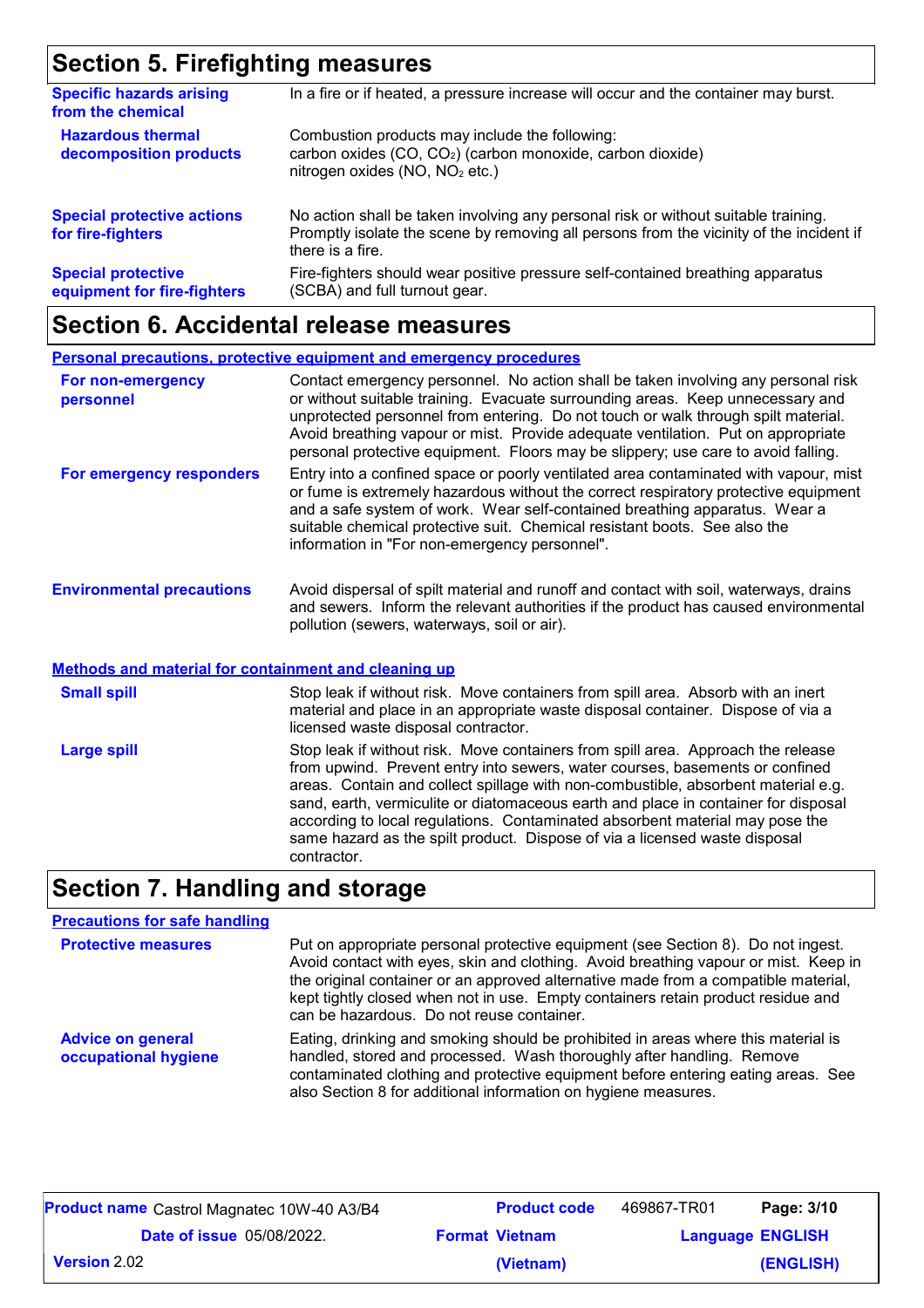## **Section 7. Handling and storage**

| <b>Conditions for safe storage,</b><br>including any<br><b>incompatibilities</b> | Store in accordance with local regulations. Store in original container protected<br>from direct sunlight in a dry, cool and well-ventilated area, away from incompatible<br>materials (see Section 10) and food and drink. Keep container tightly closed and<br>sealed until ready for use. Store and use only in equipment/containers designed for<br>use with this product. Containers that have been opened must be carefully resealed<br>and kept upright to prevent leakage. Do not store in unlabelled containers. Use<br>appropriate containment to avoid environmental contamination. |
|----------------------------------------------------------------------------------|------------------------------------------------------------------------------------------------------------------------------------------------------------------------------------------------------------------------------------------------------------------------------------------------------------------------------------------------------------------------------------------------------------------------------------------------------------------------------------------------------------------------------------------------------------------------------------------------|
| <b>Not suitable</b>                                                              | Prolonged exposure to elevated temperature                                                                                                                                                                                                                                                                                                                                                                                                                                                                                                                                                     |

### **Section 8. Exposure controls/personal protection**

#### **Control parameters**

#### **Occupational exposure limits**

| <b>Ingredient name</b>                                    | <b>Exposure limits</b>                                                                                                                                                                     |
|-----------------------------------------------------------|--------------------------------------------------------------------------------------------------------------------------------------------------------------------------------------------|
| Distillates (petroleum), hydrotreated heavy paraffinic    | Ministry of Health (Viet Nam).<br>TWA: 5 mg/m <sup>3</sup> 8 hours. Issued/Revised:<br>10/2002 Form: Mist<br>STEL: 10 mg/m <sup>3</sup> 15 minutes. Issued/<br>Revised: 10/2002 Form: Mist |
| Distillates (petroleum), solvent-dewaxed heavy paraffinic | Ministry of Health (Viet Nam).<br>TWA: 5 mg/m <sup>3</sup> 8 hours. Issued/Revised:<br>10/2002 Form: Mist<br>STEL: 10 mg/m <sup>3</sup> 15 minutes. Issued/<br>Revised: 10/2002 Form: Mist |
| Distillates (petroleum), hydrotreated heavy paraffinic    | Ministry of Health (Viet Nam).<br>TWA: 5 mg/m <sup>3</sup> 8 hours. Issued/Revised:<br>10/2002 Form: Mist<br>STEL: 10 mg/m <sup>3</sup> 15 minutes. Issued/<br>Revised: 10/2002 Form: Mist |

| <b>Recommended monitoring</b><br>procedures      | If this product contains ingredients with exposure limits, personal, workplace<br>atmosphere or biological monitoring may be required to determine the effectiveness<br>of the ventilation or other control measures and/or the necessity to use respiratory<br>protective equipment. Reference should be made to appropriate monitoring<br>standards. Reference to national guidance documents for methods for the<br>determination of hazardous substances will also be required.                                                                                                                                                                                                                                                                                                                                                                                                                                                                                                                           |
|--------------------------------------------------|---------------------------------------------------------------------------------------------------------------------------------------------------------------------------------------------------------------------------------------------------------------------------------------------------------------------------------------------------------------------------------------------------------------------------------------------------------------------------------------------------------------------------------------------------------------------------------------------------------------------------------------------------------------------------------------------------------------------------------------------------------------------------------------------------------------------------------------------------------------------------------------------------------------------------------------------------------------------------------------------------------------|
| <b>Appropriate engineering</b><br>controls       | All activities involving chemicals should be assessed for their risks to health, to<br>ensure exposures are adequately controlled. Personal protective equipment should<br>only be considered after other forms of control measures (e.g. engineering controls)<br>have been suitably evaluated. Personal protective equipment should conform to<br>appropriate standards, be suitable for use, be kept in good condition and properly<br>maintained.<br>Your supplier of personal protective equipment should be consulted for advice on<br>selection and appropriate standards. For further information contact your national<br>organisation for standards.<br>Provide exhaust ventilation or other engineering controls to keep the relevant<br>airborne concentrations below their respective occupational exposure limits.<br>The final choice of protective equipment will depend upon a risk assessment. It is<br>important to ensure that all items of personal protective equipment are compatible. |
| <b>Environmental exposure</b><br><b>controls</b> | Emissions from ventilation or work process equipment should be checked to ensure<br>they comply with the requirements of environmental protection legislation. In some<br>cases, fume scrubbers, filters or engineering modifications to the process<br>equipment will be necessary to reduce emissions to acceptable levels.                                                                                                                                                                                                                                                                                                                                                                                                                                                                                                                                                                                                                                                                                 |

| <b>Product name</b> Castrol Magnatec 10W-40 A3/B4 | <b>Product code</b>   | 469867-TR01 | Page: 4/10              |
|---------------------------------------------------|-----------------------|-------------|-------------------------|
| <b>Date of issue 05/08/2022.</b>                  | <b>Format Vietnam</b> |             | <b>Language ENGLISH</b> |
| $\mid$ Version 2.02 $\mid$                        | (Vietnam)             |             | (ENGLISH)               |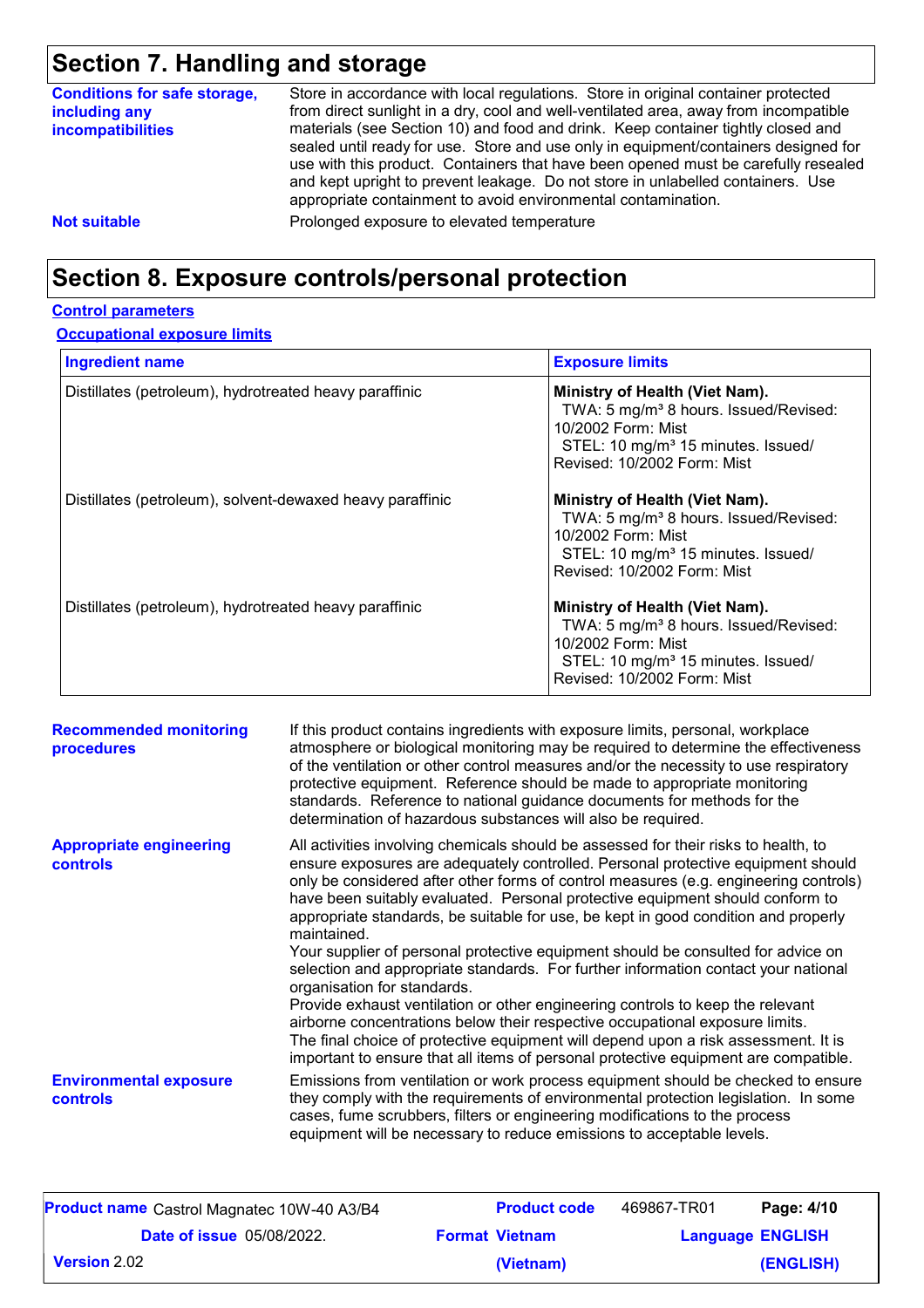### **Section 8. Exposure controls/personal protection**

| <b>Individual protection measures</b> |                                                                                                                                                                                                                                                                                                                                                                                                                                                                                                                                                                                                                                                                                                                                                                                                 |
|---------------------------------------|-------------------------------------------------------------------------------------------------------------------------------------------------------------------------------------------------------------------------------------------------------------------------------------------------------------------------------------------------------------------------------------------------------------------------------------------------------------------------------------------------------------------------------------------------------------------------------------------------------------------------------------------------------------------------------------------------------------------------------------------------------------------------------------------------|
| <b>Hygiene measures</b>               | Wash hands, forearms and face thoroughly after handling chemical products, before<br>eating, smoking and using the lavatory and at the end of the working period.<br>Appropriate techniques should be used to remove potentially contaminated clothing.<br>Wash contaminated clothing before reusing. Ensure that eyewash stations and<br>safety showers are close to the workstation location.                                                                                                                                                                                                                                                                                                                                                                                                 |
| <b>Eye/face protection</b>            | Safety glasses with side shields.                                                                                                                                                                                                                                                                                                                                                                                                                                                                                                                                                                                                                                                                                                                                                               |
| <b>Skin protection</b>                |                                                                                                                                                                                                                                                                                                                                                                                                                                                                                                                                                                                                                                                                                                                                                                                                 |
| <b>Hand protection</b>                | Wear protective gloves if prolonged or repeated contact is likely. Wear chemical<br>resistant gloves. Recommended: Nitrile gloves. The correct choice of protective<br>gloves depends upon the chemicals being handled, the conditions of work and use,<br>and the condition of the gloves (even the best chemically resistant glove will break<br>down after repeated chemical exposures). Most gloves provide only a short time of<br>protection before they must be discarded and replaced. Because specific work<br>environments and material handling practices vary, safety procedures should be<br>developed for each intended application. Gloves should therefore be chosen in<br>consultation with the supplier/manufacturer and with a full assessment of the<br>working conditions. |
| <b>Skin protection</b>                | Use of protective clothing is good industrial practice.<br>Personal protective equipment for the body should be selected based on the task<br>being performed and the risks involved and should be approved by a specialist<br>before handling this product.<br>Cotton or polyester/cotton overalls will only provide protection against light<br>superficial contamination that will not soak through to the skin. Overalls should be<br>laundered on a regular basis. When the risk of skin exposure is high (e.g. when<br>cleaning up spillages or if there is a risk of splashing) then chemical resistant aprons<br>and/or impervious chemical suits and boots will be required.                                                                                                           |
| <b>Other skin protection</b>          | Appropriate footwear and any additional skin protection measures should be<br>selected based on the task being performed and the risks involved and should be<br>approved by a specialist before handling this product.                                                                                                                                                                                                                                                                                                                                                                                                                                                                                                                                                                         |
| <b>Respiratory protection</b>         | In case of insufficient ventilation, wear suitable respiratory equipment.<br>The correct choice of respiratory protection depends upon the chemicals being<br>handled, the conditions of work and use, and the condition of the respiratory<br>equipment. Safety procedures should be developed for each intended application.<br>Respiratory protection equipment should therefore be chosen in consultation with<br>the supplier/manufacturer and with a full assessment of the working conditions.                                                                                                                                                                                                                                                                                           |

### **Section 9. Physical and chemical properties**

The conditions of measurement of all properties are at standard temperature and pressure unless otherwise indicated.

| <b>Appearance</b>                                                 |                                                    |
|-------------------------------------------------------------------|----------------------------------------------------|
| <b>Physical state</b>                                             | Liquid.                                            |
| <b>Colour</b>                                                     | Amber. [Light]                                     |
| <b>Odour</b>                                                      | Not available.                                     |
| <b>Odour threshold</b>                                            | Not available.                                     |
| рH                                                                | Not applicable.                                    |
| <b>Melting point/freezing point</b>                               | Not available.                                     |
| <b>Boiling point, initial boiling</b><br>point, and boiling range | Not available.                                     |
| <b>Flash point</b>                                                | Closed cup: 202°C (395.<br>Open cup: 226°C (438.8° |
| <b>Evaporation rate</b>                                           | Not available.                                     |
| <b>Flammability</b>                                               | Not available.                                     |
|                                                                   |                                                    |

## Not available.  $6°F$ ) [Pensky-Martens]  $\degree$ F) [Cleveland] **Lower and upper explosion limit/flammability limit** 469867-TR01 **Pa**

| <b>Product name</b> Castrol Magnatec 10W-40 A3/B4 | <b>Product code</b>   | 469867-TR01 | Page: 5/10              |
|---------------------------------------------------|-----------------------|-------------|-------------------------|
| <b>Date of issue 05/08/2022.</b>                  | <b>Format Vietnam</b> |             | <b>Language ENGLISH</b> |
| Version 2.02                                      | (Vietnam)             |             | (ENGLISH)               |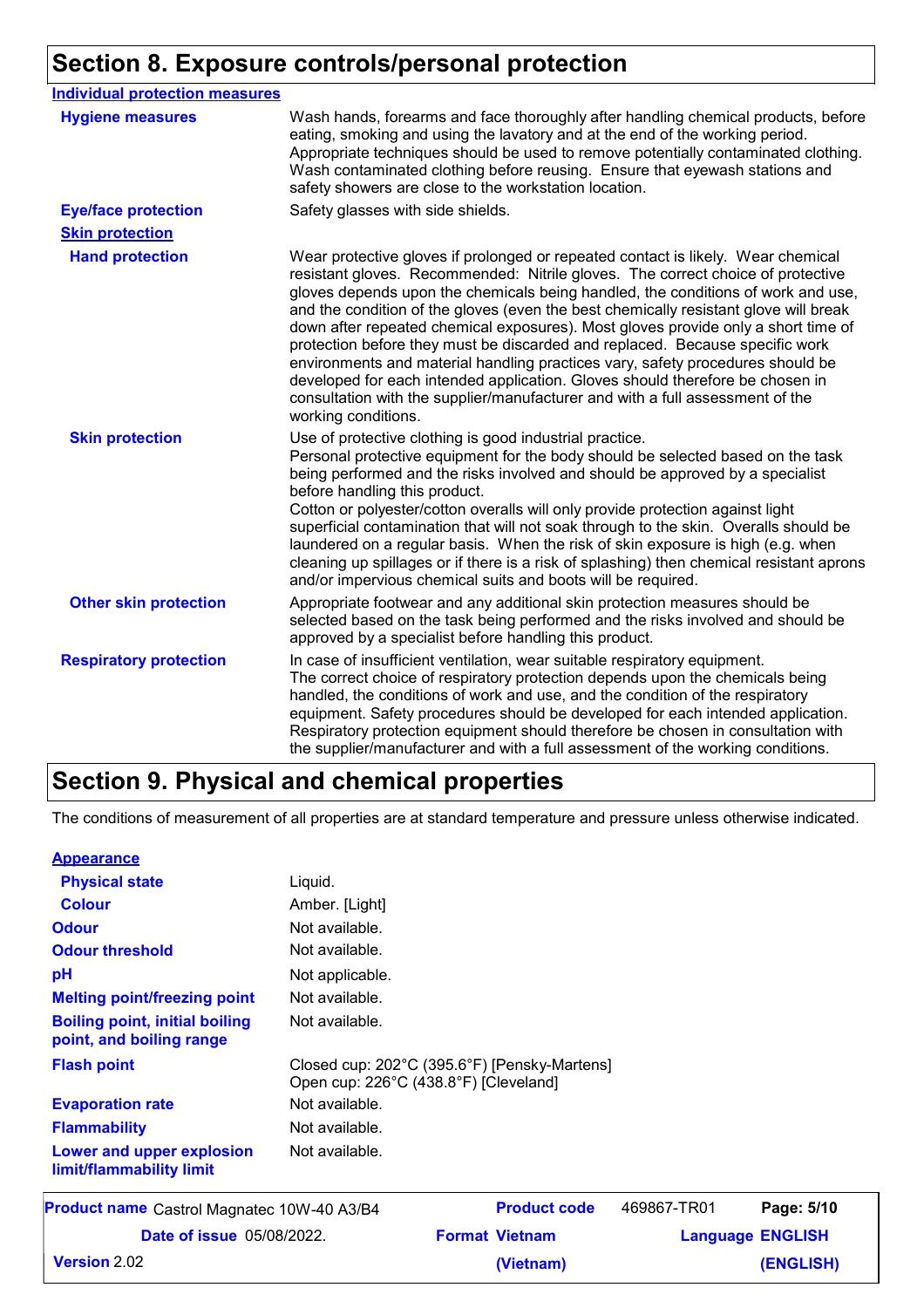| <b>Vapour pressure</b>                            |                                                                                                                                   | Vapour Pressure at 20°C |         |                    |          | Vapour pressure at 50°C |               |  |
|---------------------------------------------------|-----------------------------------------------------------------------------------------------------------------------------------|-------------------------|---------|--------------------|----------|-------------------------|---------------|--|
|                                                   | <b>Ingredient name</b>                                                                                                            | mm Hg kPa               |         | <b>Method</b>      | mm<br>Hg | kPa                     | <b>Method</b> |  |
|                                                   | Distillates (petroleum),<br>hydrotreated heavy<br>paraffinic                                                                      | < 0.08                  | < 0.011 | <b>ASTM D 5191</b> |          |                         |               |  |
|                                                   | Distillates (petroleum),<br>solvent-dewaxed heavy<br>paraffinic                                                                   | <0.08                   | < 0.011 | <b>ASTM D 5191</b> |          |                         |               |  |
|                                                   | Distillates (petroleum),<br>hydrotreated heavy<br>paraffinic                                                                      | < 0.08                  | < 0.011 | <b>ASTM D 5191</b> |          |                         |               |  |
|                                                   | Phosphorodithioic acid,<br>mixed O,O-bis<br>(1,3-dimethylbutyl and<br>iso-Pr) esters, zinc salts                                  | <b>O</b>                | 0       | EU A.4             | 0        | 0                       | EU A.4        |  |
| <b>Relative vapour density</b>                    | Not available.                                                                                                                    |                         |         |                    |          |                         |               |  |
| <b>Density</b>                                    | <1000 kg/m <sup>3</sup> (<1 g/cm <sup>3</sup> ) at 15°C                                                                           |                         |         |                    |          |                         |               |  |
| <b>Relative density</b>                           | Not available.                                                                                                                    |                         |         |                    |          |                         |               |  |
| <b>Solubility</b>                                 | insoluble in water.                                                                                                               |                         |         |                    |          |                         |               |  |
| <b>Partition coefficient: n-</b><br>octanol/water | Not applicable.                                                                                                                   |                         |         |                    |          |                         |               |  |
| <b>Auto-ignition temperature</b>                  | Not available.                                                                                                                    |                         |         |                    |          |                         |               |  |
| <b>Decomposition temperature</b>                  | Not available.                                                                                                                    |                         |         |                    |          |                         |               |  |
| <b>Viscosity</b>                                  | Kinematic: 101.1 mm <sup>2</sup> /s (101.1 cSt) at 40°C<br>Kinematic: 13.8 to 16.2 mm <sup>2</sup> /s (13.8 to 16.2 cSt) at 100°C |                         |         |                    |          |                         |               |  |
| <b>Particle characteristics</b>                   |                                                                                                                                   |                         |         |                    |          |                         |               |  |
| <b>Median particle size</b>                       | Not applicable.                                                                                                                   |                         |         |                    |          |                         |               |  |

## **Section 10. Stability and reactivity**

| <b>Reactivity</b>                            | No specific test data available for this product. Refer to Conditions to avoid and<br>Incompatible materials for additional information.                                   |  |  |
|----------------------------------------------|----------------------------------------------------------------------------------------------------------------------------------------------------------------------------|--|--|
| <b>Chemical stability</b>                    | The product is stable.                                                                                                                                                     |  |  |
| <b>Possibility of hazardous</b><br>reactions | Under normal conditions of storage and use, hazardous reactions will not occur.<br>Under normal conditions of storage and use, hazardous polymerisation will not<br>occur. |  |  |
| <b>Conditions to avoid</b>                   | Avoid all possible sources of ignition (spark or flame).                                                                                                                   |  |  |
| <b>Incompatible materials</b>                | Reactive or incompatible with the following materials: oxidising materials.                                                                                                |  |  |
| <b>Hazardous decomposition</b><br>products   | Under normal conditions of storage and use, hazardous decomposition products<br>should not be produced.                                                                    |  |  |

| <b>Product name</b> Castrol Magnatec 10W-40 A3/B4 | <b>Product code</b>   | 469867-TR01             | Page: 6/10 |
|---------------------------------------------------|-----------------------|-------------------------|------------|
| <b>Date of issue 05/08/2022.</b>                  | <b>Format Vietnam</b> | <b>Language ENGLISH</b> |            |
| <b>Version</b> 2.02                               | (Vietnam)             |                         | (ENGLISH)  |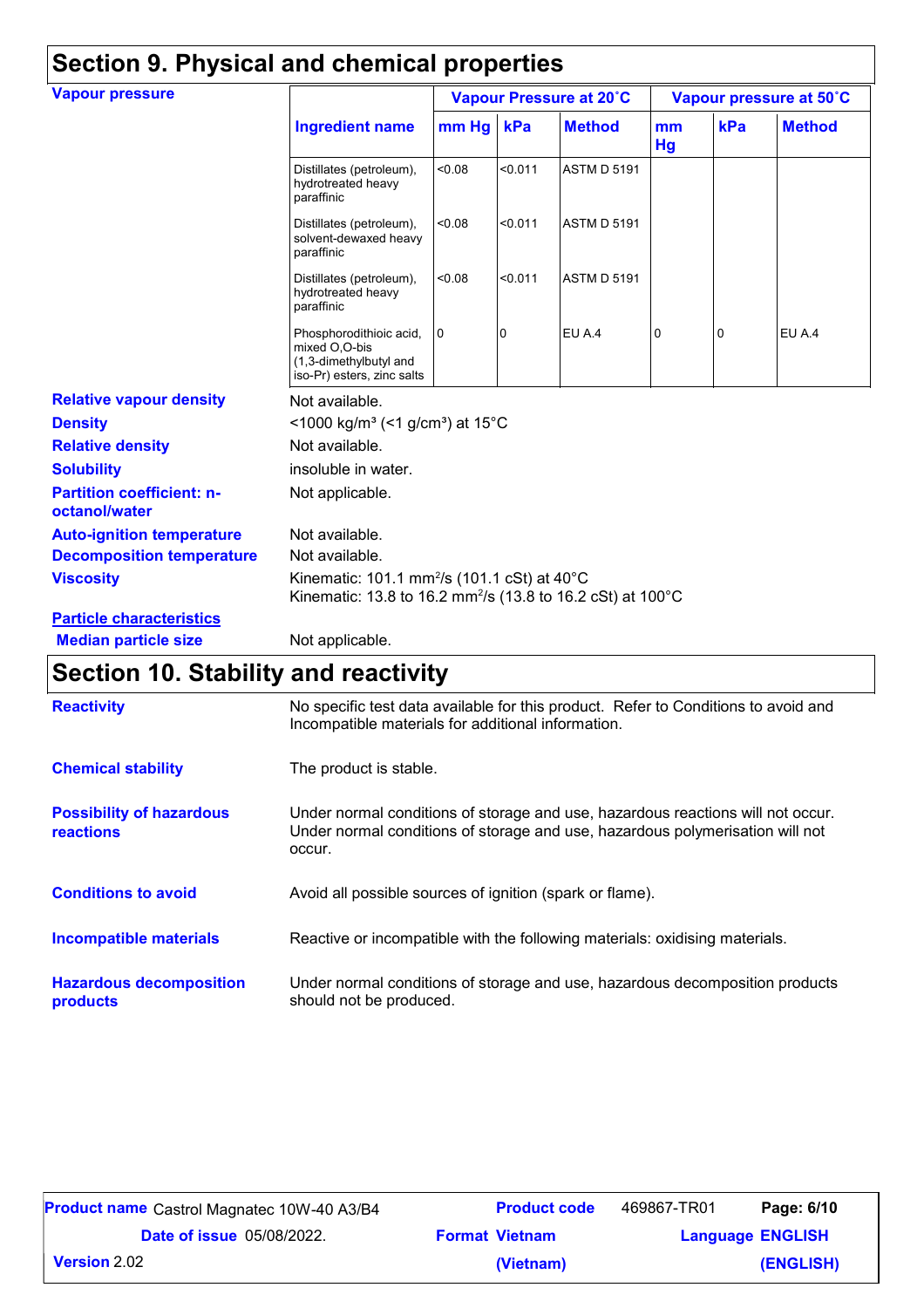## **Section 11. Toxicological information**

#### **Information on toxicological effects**

#### **Aspiration hazard**

| <b>Name</b>                                            |                                                                                             | <b>Result</b>                                                                                                                                                                                                                                                                                                                          |  |
|--------------------------------------------------------|---------------------------------------------------------------------------------------------|----------------------------------------------------------------------------------------------------------------------------------------------------------------------------------------------------------------------------------------------------------------------------------------------------------------------------------------|--|
| Distillates (petroleum), hydrotreated heavy paraffinic |                                                                                             | <b>ASPIRATION HAZARD - Category 1</b>                                                                                                                                                                                                                                                                                                  |  |
| <b>Information on likely routes</b><br>of exposure     | Routes of entry anticipated: Dermal, Inhalation.                                            |                                                                                                                                                                                                                                                                                                                                        |  |
| <b>Potential acute health effects</b>                  |                                                                                             |                                                                                                                                                                                                                                                                                                                                        |  |
| <b>Eye contact</b>                                     | No known significant effects or critical hazards.                                           |                                                                                                                                                                                                                                                                                                                                        |  |
| <b>Inhalation</b>                                      | may be delayed following exposure.                                                          | Exposure to decomposition products may cause a health hazard. Serious effects                                                                                                                                                                                                                                                          |  |
| <b>Skin contact</b>                                    | Causes mild skin irritation. Defatting to the skin.                                         |                                                                                                                                                                                                                                                                                                                                        |  |
| <b>Ingestion</b>                                       | Irritating to mouth, throat and stomach.                                                    |                                                                                                                                                                                                                                                                                                                                        |  |
|                                                        | Symptoms related to the physical, chemical and toxicological characteristics                |                                                                                                                                                                                                                                                                                                                                        |  |
| <b>Eye contact</b>                                     | Adverse symptoms may include the following:<br>pain or irritation<br>watering<br>redness    |                                                                                                                                                                                                                                                                                                                                        |  |
| <b>Inhalation</b>                                      | No specific data.                                                                           |                                                                                                                                                                                                                                                                                                                                        |  |
| <b>Skin contact</b>                                    | Adverse symptoms may include the following:<br>irritation<br>redness<br>dryness<br>cracking |                                                                                                                                                                                                                                                                                                                                        |  |
| <b>Ingestion</b>                                       | No specific data.                                                                           |                                                                                                                                                                                                                                                                                                                                        |  |
|                                                        |                                                                                             |                                                                                                                                                                                                                                                                                                                                        |  |
| <b>Short term exposure</b>                             |                                                                                             | Delayed and immediate effects as well as chronic effects from short and long-term exposure                                                                                                                                                                                                                                             |  |
| <b>Potential immediate</b><br>effects                  | Not available.                                                                              |                                                                                                                                                                                                                                                                                                                                        |  |
| <b>Potential delayed effects</b>                       | Not available.                                                                              |                                                                                                                                                                                                                                                                                                                                        |  |
| <b>Long term exposure</b>                              |                                                                                             |                                                                                                                                                                                                                                                                                                                                        |  |
| <b>Potential immediate</b><br>effects                  | Not available.                                                                              |                                                                                                                                                                                                                                                                                                                                        |  |
| <b>Potential delayed effects</b>                       | Not available.                                                                              |                                                                                                                                                                                                                                                                                                                                        |  |
| <b>Potential chronic health effects</b>                |                                                                                             |                                                                                                                                                                                                                                                                                                                                        |  |
| <b>General</b>                                         | USED ENGINE OILS<br>high standard of personal hygiene maintained.                           | Combustion products resulting from the operation of internal combustion engines<br>contaminate engine oils during use. Used engine oil may contain hazardous<br>components which have the potential to cause skin cancer. Frequent or prolonged<br>contact with all types and makes of used engine oil must therefore be avoided and a |  |
| <b>Carcinogenicity</b>                                 | No known significant effects or critical hazards.                                           |                                                                                                                                                                                                                                                                                                                                        |  |
| <b>Mutagenicity</b>                                    | No known significant effects or critical hazards.                                           |                                                                                                                                                                                                                                                                                                                                        |  |
| <b>Teratogenicity</b>                                  | No known significant effects or critical hazards.                                           |                                                                                                                                                                                                                                                                                                                                        |  |
| <b>Developmental effects</b>                           | No known significant effects or critical hazards.                                           |                                                                                                                                                                                                                                                                                                                                        |  |
| <b>Fertility effects</b>                               | No known significant effects or critical hazards.                                           |                                                                                                                                                                                                                                                                                                                                        |  |

#### **Numerical measures of toxicity**

| <b>Product name</b> Castrol Magnatec 10W-40 A3/B4 | <b>Product code</b>   | 469867-TR01 | Page: 7/10              |
|---------------------------------------------------|-----------------------|-------------|-------------------------|
| <b>Date of issue 05/08/2022.</b>                  | <b>Format Vietnam</b> |             | <b>Language ENGLISH</b> |
| Version 2.02                                      | (Vietnam)             |             | (ENGLISH)               |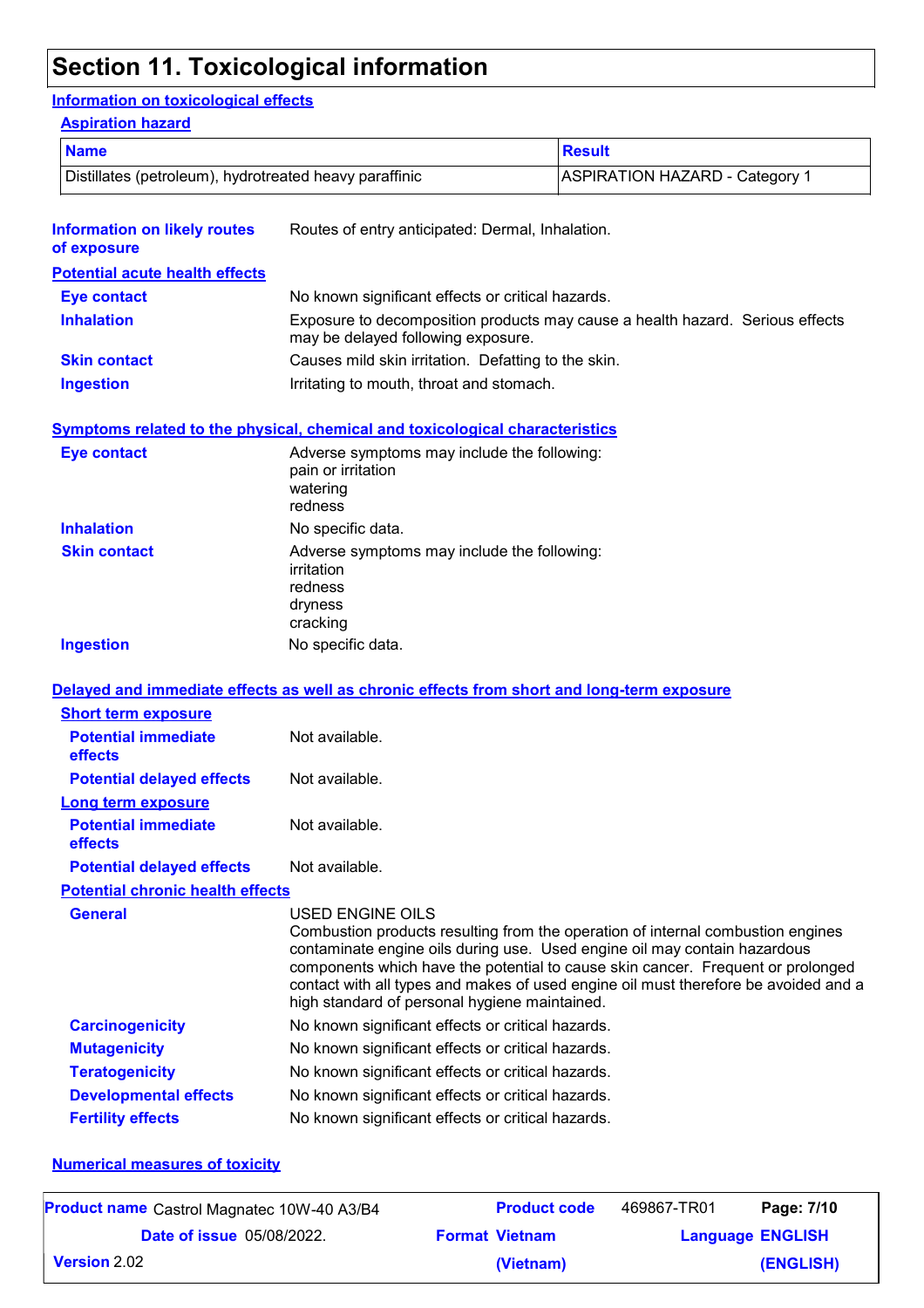### **Section 11. Toxicological information**

**Section 12. Ecological information**

**Acute toxicity estimates**

Not available.

| <b>Toxicity</b><br><b>Environmental effects</b>                                    |                                  | No known significant effects or critical hazards.                                                                                                                                                                                                                                                                                                                                                                                                                                                                                                                                                                                                                                                                                                                                                                                                                                                                                                                                                                                   |           |                                                                      |                                        |            |
|------------------------------------------------------------------------------------|----------------------------------|-------------------------------------------------------------------------------------------------------------------------------------------------------------------------------------------------------------------------------------------------------------------------------------------------------------------------------------------------------------------------------------------------------------------------------------------------------------------------------------------------------------------------------------------------------------------------------------------------------------------------------------------------------------------------------------------------------------------------------------------------------------------------------------------------------------------------------------------------------------------------------------------------------------------------------------------------------------------------------------------------------------------------------------|-----------|----------------------------------------------------------------------|----------------------------------------|------------|
| <b>Persistence and degradability</b><br>Expected to be biodegradable.              |                                  |                                                                                                                                                                                                                                                                                                                                                                                                                                                                                                                                                                                                                                                                                                                                                                                                                                                                                                                                                                                                                                     |           |                                                                      |                                        |            |
| <b>Bioaccumulative potential</b>                                                   |                                  | This product is not expected to bioaccumulate through food chains in the environment.                                                                                                                                                                                                                                                                                                                                                                                                                                                                                                                                                                                                                                                                                                                                                                                                                                                                                                                                               |           |                                                                      |                                        |            |
| <b>Mobility in soil</b><br><b>Soil/water partition</b><br><b>coefficient (Koc)</b> |                                  | Not available.                                                                                                                                                                                                                                                                                                                                                                                                                                                                                                                                                                                                                                                                                                                                                                                                                                                                                                                                                                                                                      |           |                                                                      |                                        |            |
| <b>Mobility</b>                                                                    |                                  |                                                                                                                                                                                                                                                                                                                                                                                                                                                                                                                                                                                                                                                                                                                                                                                                                                                                                                                                                                                                                                     |           | Spillages may penetrate the soil causing ground water contamination. |                                        |            |
| <b>Other adverse effects</b>                                                       |                                  | No known significant effects or critical hazards.                                                                                                                                                                                                                                                                                                                                                                                                                                                                                                                                                                                                                                                                                                                                                                                                                                                                                                                                                                                   |           |                                                                      |                                        |            |
| <b>Other ecological information</b>                                                |                                  | Spills may form a film on water surfaces causing physical damage to organisms.<br>Oxygen transfer could also be impaired.                                                                                                                                                                                                                                                                                                                                                                                                                                                                                                                                                                                                                                                                                                                                                                                                                                                                                                           |           |                                                                      |                                        |            |
|                                                                                    |                                  | <b>Section 13. Disposal considerations</b>                                                                                                                                                                                                                                                                                                                                                                                                                                                                                                                                                                                                                                                                                                                                                                                                                                                                                                                                                                                          |           |                                                                      |                                        |            |
| <b>Disposal methods</b>                                                            |                                  | The generation of waste should be avoided or minimised wherever possible.<br>Significant quantities of waste product residues should not be disposed of via the<br>foul sewer but processed in a suitable effluent treatment plant. Dispose of surplus<br>and non-recyclable products via a licensed waste disposal contractor. Disposal of<br>this product, solutions and any by-products should at all times comply with the<br>requirements of environmental protection and waste disposal legislation and any<br>regional local authority requirements. Waste packaging should be recycled.<br>Incineration or landfill should only be considered when recycling is not feasible. This<br>material and its container must be disposed of in a safe way. Care should be taken<br>when handling emptied containers that have not been cleaned or rinsed out. Empty<br>containers or liners may retain some product residues. Avoid dispersal of spilt<br>material and runoff and contact with soil, waterways, drains and sewers. |           |                                                                      |                                        |            |
|                                                                                    |                                  | <b>Section 14. Transport information</b>                                                                                                                                                                                                                                                                                                                                                                                                                                                                                                                                                                                                                                                                                                                                                                                                                                                                                                                                                                                            |           |                                                                      |                                        |            |
| <b>UN number</b>                                                                   | Not regulated.                   | <b>IMDG</b>                                                                                                                                                                                                                                                                                                                                                                                                                                                                                                                                                                                                                                                                                                                                                                                                                                                                                                                                                                                                                         |           | Not regulated.                                                       | <b>IATA</b>                            |            |
| <b>UN proper</b><br>shipping name                                                  |                                  |                                                                                                                                                                                                                                                                                                                                                                                                                                                                                                                                                                                                                                                                                                                                                                                                                                                                                                                                                                                                                                     |           | ۰                                                                    |                                        |            |
| <b>Transport hazard</b><br>class(es)                                               |                                  |                                                                                                                                                                                                                                                                                                                                                                                                                                                                                                                                                                                                                                                                                                                                                                                                                                                                                                                                                                                                                                     |           |                                                                      |                                        |            |
| <b>Packing group</b>                                                               |                                  |                                                                                                                                                                                                                                                                                                                                                                                                                                                                                                                                                                                                                                                                                                                                                                                                                                                                                                                                                                                                                                     |           | $\qquad \qquad \blacksquare$                                         |                                        |            |
| <b>Product name</b> Castrol Magnatec 10W-40 A3/B4                                  | <b>Date of issue 05/08/2022.</b> | <b>Format Vietnam</b>                                                                                                                                                                                                                                                                                                                                                                                                                                                                                                                                                                                                                                                                                                                                                                                                                                                                                                                                                                                                               |           | <b>Product code</b>                                                  | 469867-TR01<br><b>Language ENGLISH</b> | Page: 8/10 |
| <b>Version 2.02</b>                                                                |                                  |                                                                                                                                                                                                                                                                                                                                                                                                                                                                                                                                                                                                                                                                                                                                                                                                                                                                                                                                                                                                                                     | (Vietnam) |                                                                      |                                        | (ENGLISH)  |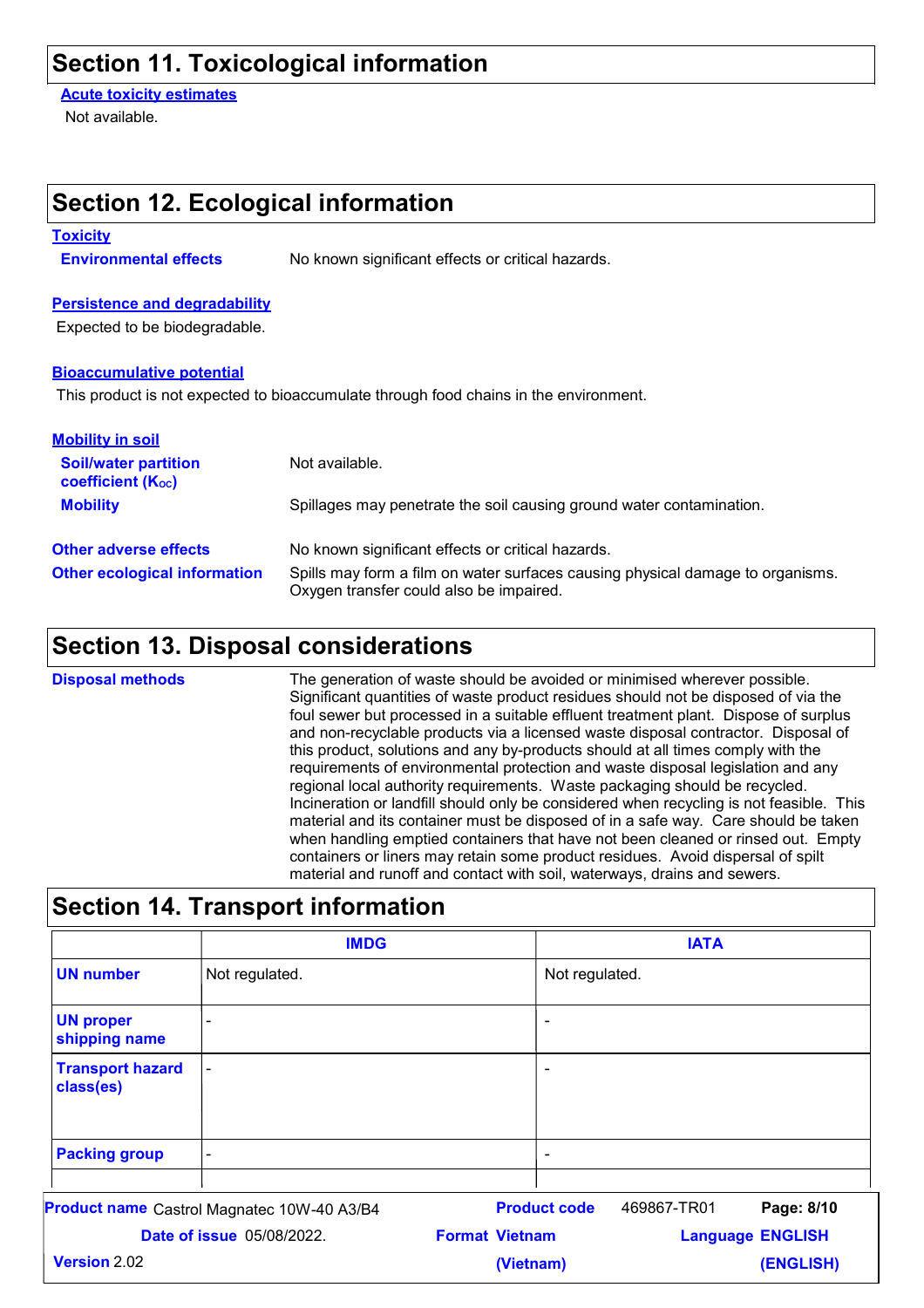|                                                                                    |     | <b>Section 14. Transport information</b>                                   |               |                                                                                                  |
|------------------------------------------------------------------------------------|-----|----------------------------------------------------------------------------|---------------|--------------------------------------------------------------------------------------------------|
| <b>Environmental</b><br>hazards                                                    | No. |                                                                            |               | No.                                                                                              |
| <b>Additional</b><br>information                                                   |     |                                                                            |               |                                                                                                  |
| <b>Special precautions for user</b>                                                |     | Not available.                                                             |               |                                                                                                  |
| <b>Transport in bulk according</b><br>to IMO instruments                           |     | Not available.                                                             |               |                                                                                                  |
|                                                                                    |     | <b>Section 15. Regulatory information</b>                                  |               |                                                                                                  |
| <b>Safety, health and</b><br>environmental regulations<br>specific for the product |     | (including its ingredients).                                               |               | No known specific national and/or regional regulations applicable to this product                |
|                                                                                    |     | Decree No. 113/2017/ND-CP - Chemicals to be declared                       |               | Applicable                                                                                       |
|                                                                                    |     |                                                                            |               | Decree No. 113/2017/ND-CP - Chemicals requiring a chemical incident prevention and response plan |
| <b>Ingredient name</b>                                                             |     |                                                                            | $\frac{9}{6}$ | <b>Reportable quantity</b>                                                                       |
| methanol                                                                           |     |                                                                            | $≤0.1$        | Reportable quantity: 500000 kg                                                                   |
| <b>Toxic classification (TCVN</b><br>3164-79)                                      |     | Not classified as hazardous.                                               |               |                                                                                                  |
|                                                                                    |     | <b>Chemical Weapon Convention List Schedules I, II &amp; III Chemicals</b> |               |                                                                                                  |
| <b>International lists</b>                                                         |     |                                                                            |               |                                                                                                  |
| <b>Australia inventory (AIIC)</b>                                                  |     | All components are listed or exempted.                                     |               |                                                                                                  |
| <b>Canada inventory</b>                                                            |     | All components are listed or exempted.                                     |               |                                                                                                  |
| <b>China inventory (IECSC)</b>                                                     |     | All components are listed or exempted.                                     |               |                                                                                                  |
| <b>REACH Status</b>                                                                |     | identified in Section 1.                                                   |               | For the REACH status of this product please consult your company contact, as                     |
| <b>Japan inventory (CSCL)</b>                                                      |     | At least one component is not listed.                                      |               |                                                                                                  |

| <u>Japan mventory (OJUL)</u>                                    | At least one component is not insted.  |
|-----------------------------------------------------------------|----------------------------------------|
| <b>Korea inventory (KECI)</b>                                   | All components are listed or exempted. |
| <b>Philippines inventory</b><br>(PICCS)                         | All components are listed or exempted. |
| <b>Taiwan Chemical</b><br><b>Substances Inventory</b><br>(TCSI) | All components are listed or exempted. |

### **Section 16. Other information**

**United States inventory** 

#### **History**

**(TSCA 8b)**

| Date of issue/ Date of<br>revision | 08 May 2022                |
|------------------------------------|----------------------------|
| Date of previous issue             | 5/8/2022                   |
| <b>Prepared by</b>                 | <b>Product Stewardship</b> |

| <b>Product name</b> Castrol Magnatec 10W-40 A3/B4 | <b>Product code</b>   | 469867-TR01 | Page: 9/10              |
|---------------------------------------------------|-----------------------|-------------|-------------------------|
| <b>Date of issue 05/08/2022.</b>                  | <b>Format Vietnam</b> |             | <b>Language ENGLISH</b> |
| <b>Version</b> 2.02                               | (Vietnam)             |             | (ENGLISH)               |

All components are active or exempted.